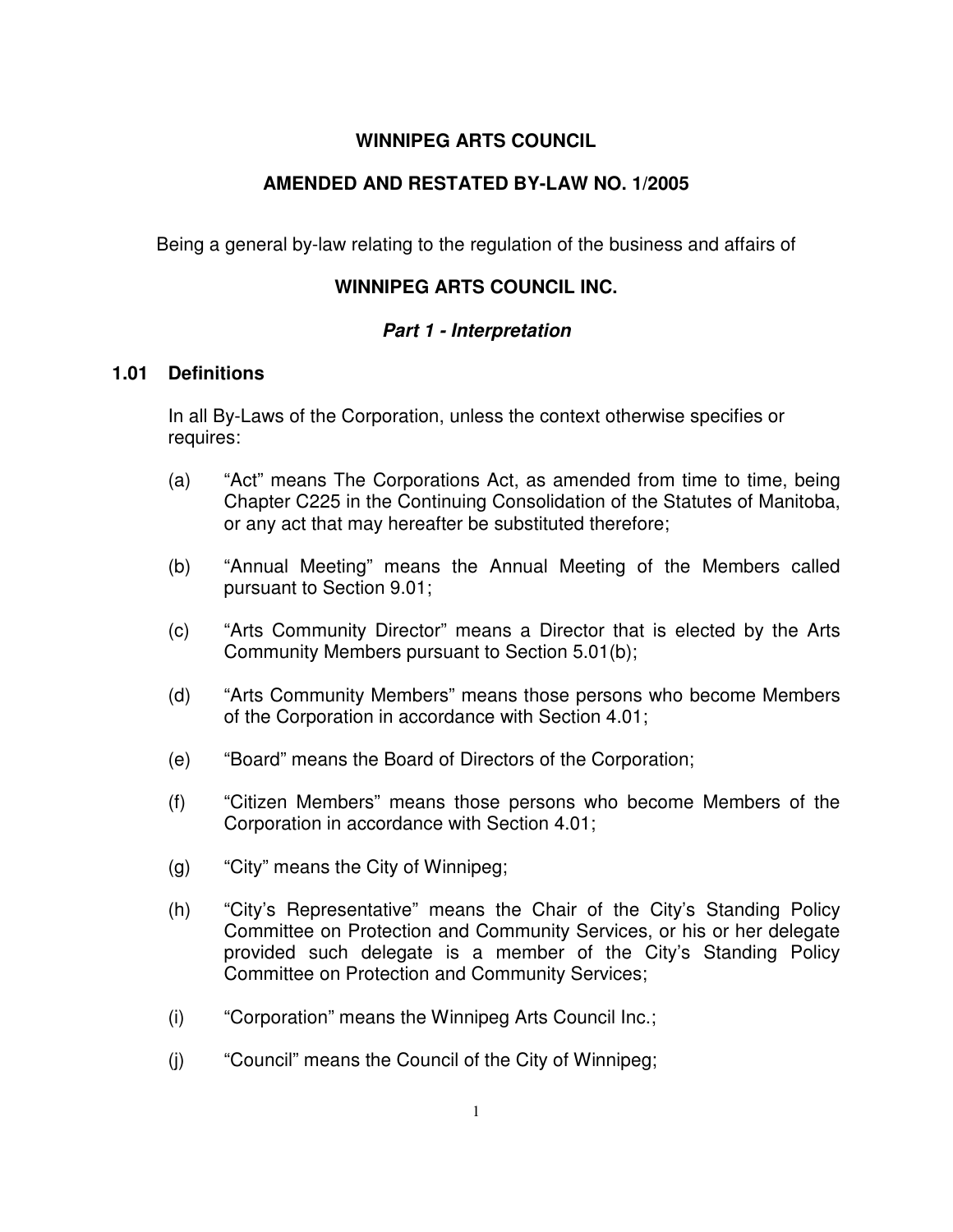- (k) "Council Director" means a Director that is appointed by Council in accordance with Section 5.01(a);
- (l) "Director" means any member of the Board;
- (m) "Members" means, collectively, the Arts Community Members, Citizen Members, and the City as represented by the City's Representative.

Any other word or term contained in this and in any other by-law of the Corporation which is defined in the Act shall have the meaning given thereto in the Act.

## **1.02 Interpretation**

Words importing the singular number include the plural and the converse shall also apply. Words importing gender include the masculine, feminine and neuter genders. Words importing a person include a body corporate.

## **1.03 Headings**

The headings preceding the clauses of the By-Laws have been inserted for convenience of reference only and shall not be considered or taken into account to constrain the terms or provisions of the By-Laws, nor deemed in any way to qualify, modify or explain the effect of any such terms or provisions.

# **Part 2 – Authority and Undertaking**

## **2.01 Mandate and Undertaking**

The Corporation is an independent not-for-profit Corporation, created and mandated by the City to carry out the objects stipulated in its Articles of Incorporation by undertaking the following responsibilities:

- (a) managing and carrying out the City's arts and cultural funding programs, exercising final arm's length authority to approve and issuing cultural grants;
- (b) presenting for approval to the Standing Policy Committee on Protection and Community Services, a three (3) year Arts and Culture Business Plan to be adopted on an annual basis;
- (c) managing a conditional grant from the City designated to fund the approved programs;
- (d) advising the City on cultural policy;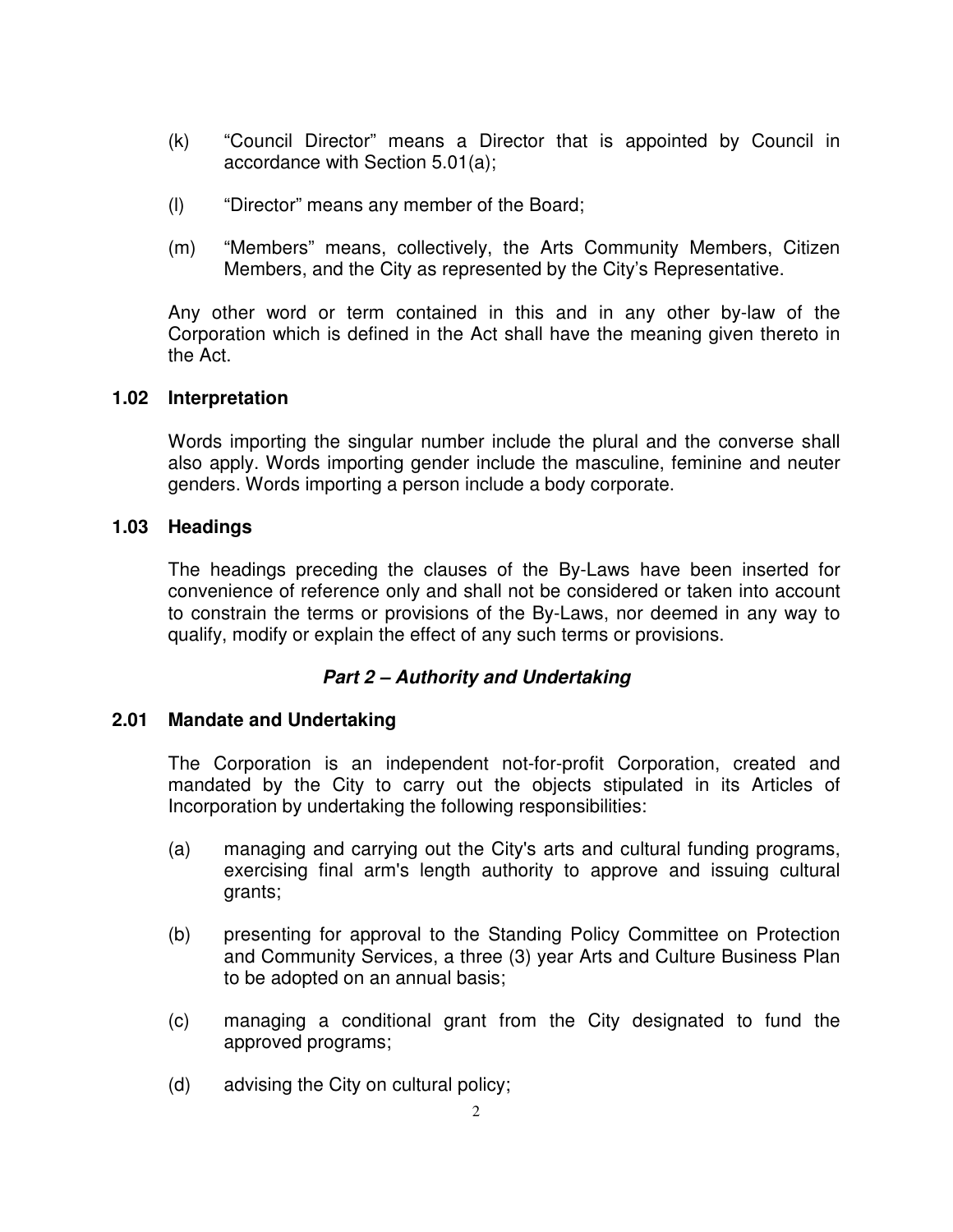- (e) exploring partnerships and initiatives with other funding bodies, foundations and other groups;
- (f) presenting to the City an Annual Report and an Audited Financial Statement;
- (g) developing and maintaining a cooperative relationship with all City departments and staff working in cultural areas.

## **Part 3 - Registered Office**

### **3.01 Registered Office**

Unless changed by special resolution, the registered office of the Corporation shall be at such place in the City as the Board may decide from time to time.

### **Part 4 – Members**

### **4.01 Eligibility for Membership**

The Members of the Corporation shall be comprised of the Arts Community Members, Citizen Members and the City.

Membership for Citizen Members shall be open to any person who is a citizen of the City of Winnipeg, upon payment of a fee which shall be determined by the Board from time to time.

The Arts Community Members shall be comprised of individuals, associations, organizations, corporations, partnerships, trusts or other persons representing artistic groups or disciplines. Arts Community Membership shall be open to all individuals or organizations that are eligible for funding support from the Corporation under any of its grant programs, whether or not the individual or organization is actually receiving such support.

## **4.02 Arts Community Membership Rights**

All Arts Community Members shall:

- (a) have a vote at the Annual Meeting of Members or any other meeting of Members; and
- (b) if an individual, may be elected as an Arts Community Director.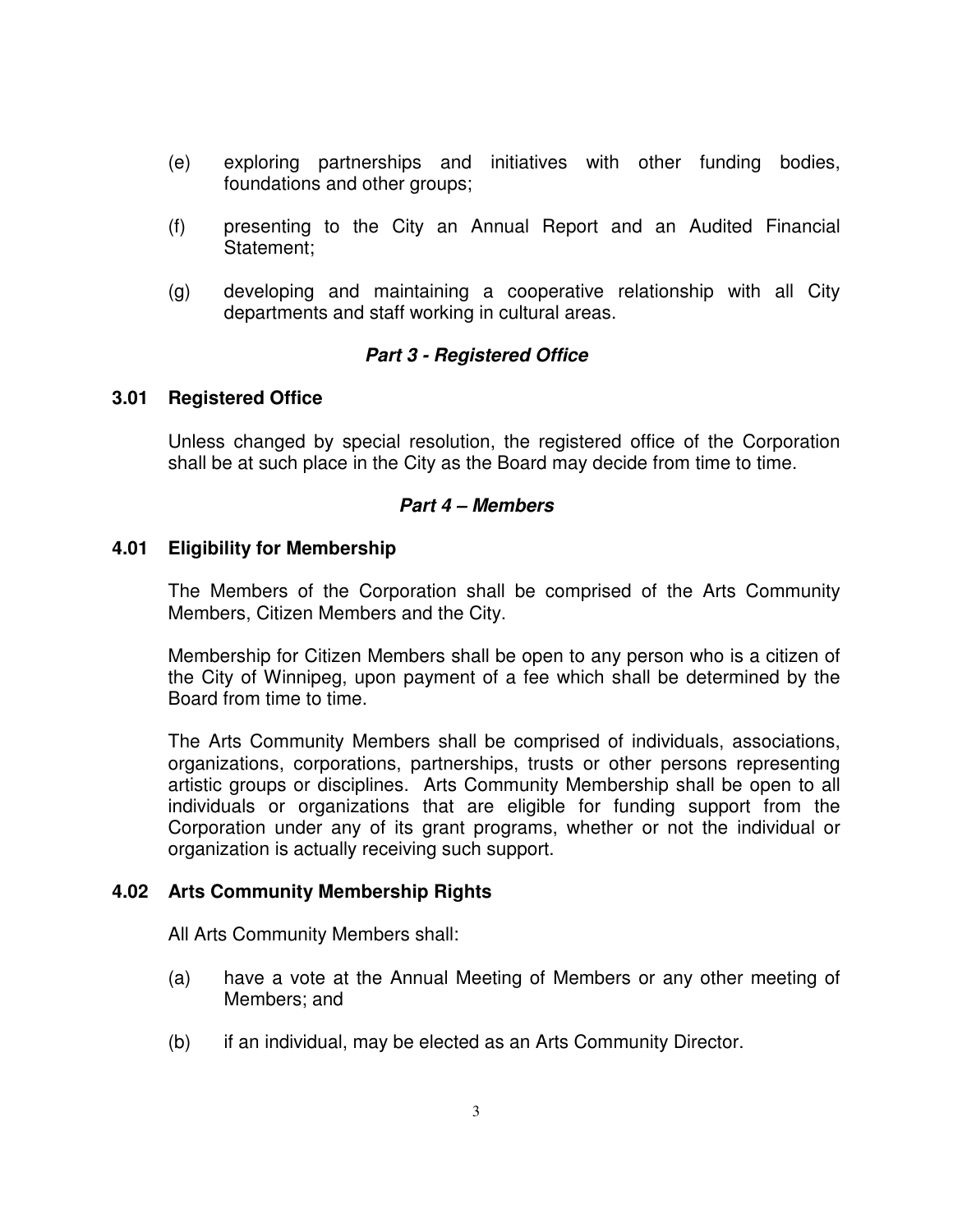## **4.03 Resignation of an Arts Community Member**

An Arts Community Member may resign from membership at any time, provided such resignation is in writing and delivered to the Chair of the Board. Such written resignation shall be effective from and after the date of receipt of same.

### **4.04 Termination of an Arts Community Member**

An Arts Community Member may be terminated from membership by a vote of 66 2/3% of the Arts Community Members present at a special meeting of the Arts Community Members called for the purpose of removing that Arts Community Member.

### **Part 5 - Board of Directors**

#### **5.01 Board of Directors**

The business and affairs of the Corporation shall be managed by a Board, that may be comprised of not less than eleven (11) and no more than fifteen (15) Directors as the Directors may from time to time determine. Until changed in accordance with this By-law, the Board shall consist of a number of Directors, elected as follows:

- (a) four (4) to six (6) Council Directors shall be citizens-at-large appointed by Council. Nominees shall be recruited according to the City's process for Appointments to Boards and Commissions. These nominations shall be forwarded to the Corporation for subsequent recommendation by the Nominating Committee to the Executive Policy Committee of the City.
- (b) four (4) to six (6) Arts Community Directors shall be elected as representatives of the Arts Community Members. They shall be elected by and from arts constituent groups or disciplines comprising the Arts Community Members as shall be determined by the Board from time to time; provided that there shall be an equal number of Council Directors and Arts Community Directors;
- (c) one (1) Director shall be the City's Representative; and one (1) non-voting Director shall be a member of the administrative staff of the City, who shall sit on the Board in a non-voting capacity.
- (d) from the Directors, one (1) Director shall be elected as Chair, in which case, the Board shall replace him or her pursuant to Section 5.05. The City's Representative shall not be eligible for election as Chair. The Chair shall only be entitled to vote in the circumstances contemplated in section 7.06.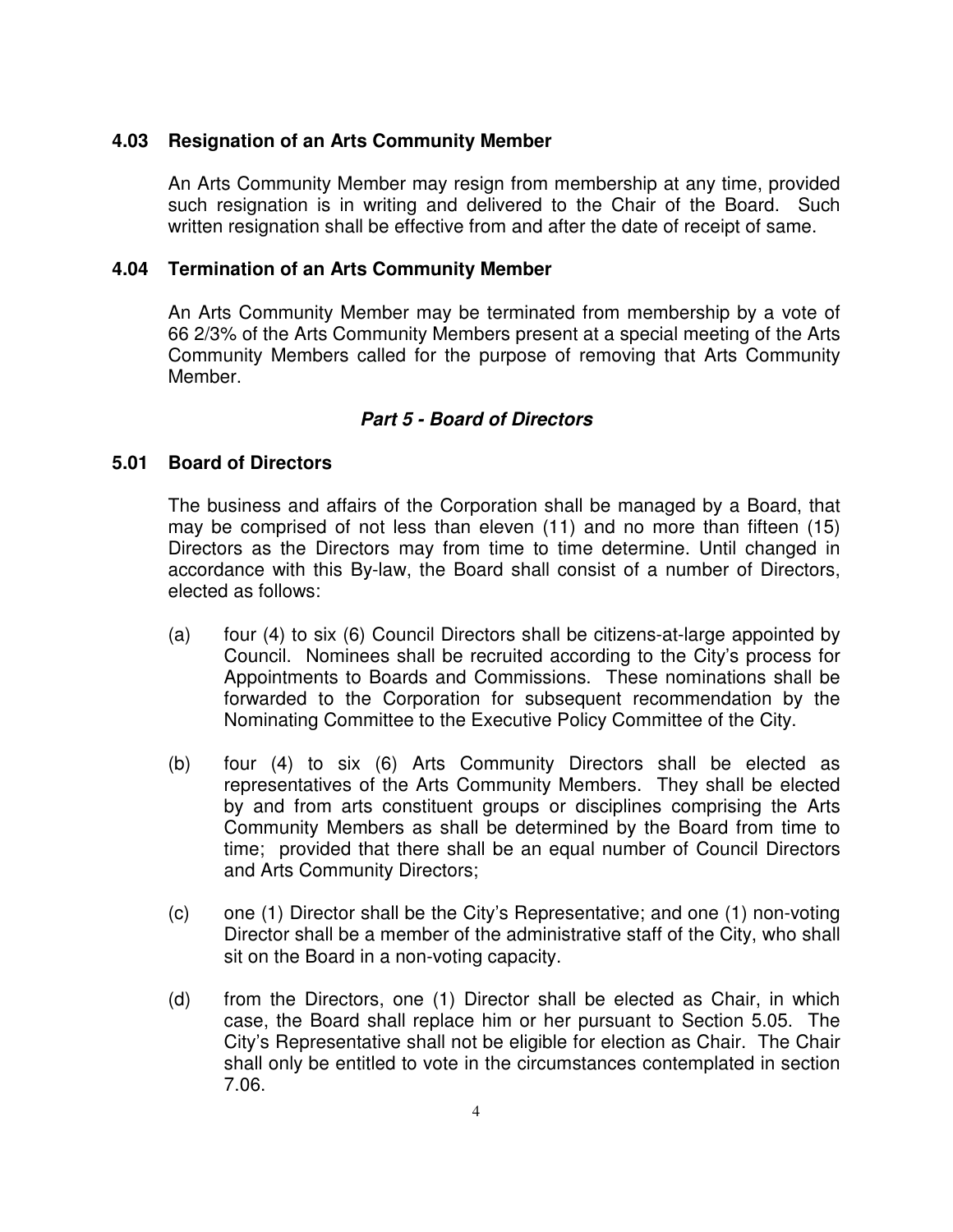Except as otherwise expressly set forth herein, once elected to the Board, these Directors will serve the Corporation and not the particular group that nominated them.

Every effort shall be made to reflect a Board that is composed of Directors who have interest, expertise and experience in the arts. To the extent reasonably possible without compromising its integrity, the Board shall have fair representation from the francophone community, the first nations community, different ethnic communities and both males and females.

### **5.02 Qualification**

Individual persons who are over the age of eighteen (18) years and residents of Winnipeg are eligible to be Directors, provided they do not have the status of a bankrupt.

## **5.03 Term**

The Directors shall serve for a term of two (2) years. A Director may serve for a maximum of three (3) consecutive terms.

An individual who has served three (3) consecutive terms and thereafter has not participated on the Board for a period of one (1) year is again qualified to be elected to the Board.

Elections and appointments of Directors shall be held on a staggered basis to ensure continuity on the Board.

## **5.04 Removal of Directors**

The office of a Director shall be automatically vacated:

- (a) if the Director shall resign the office by delivering a written resignation to the Corporation;
- (b) if the Director misses three (3) consecutive Board Meetings;
- (c) if the Director resorts to or seeks the protection of any statute relating to bankruptcy or insolvency or compounds with its creditors;
- (d) if, at a properly constituted Annual Meeting or special meeting of the Members of the Corporation, a resolution removing an Arts Community Director from office is passed by at least seventy-five (75%) per cent of voting Arts Community Members present;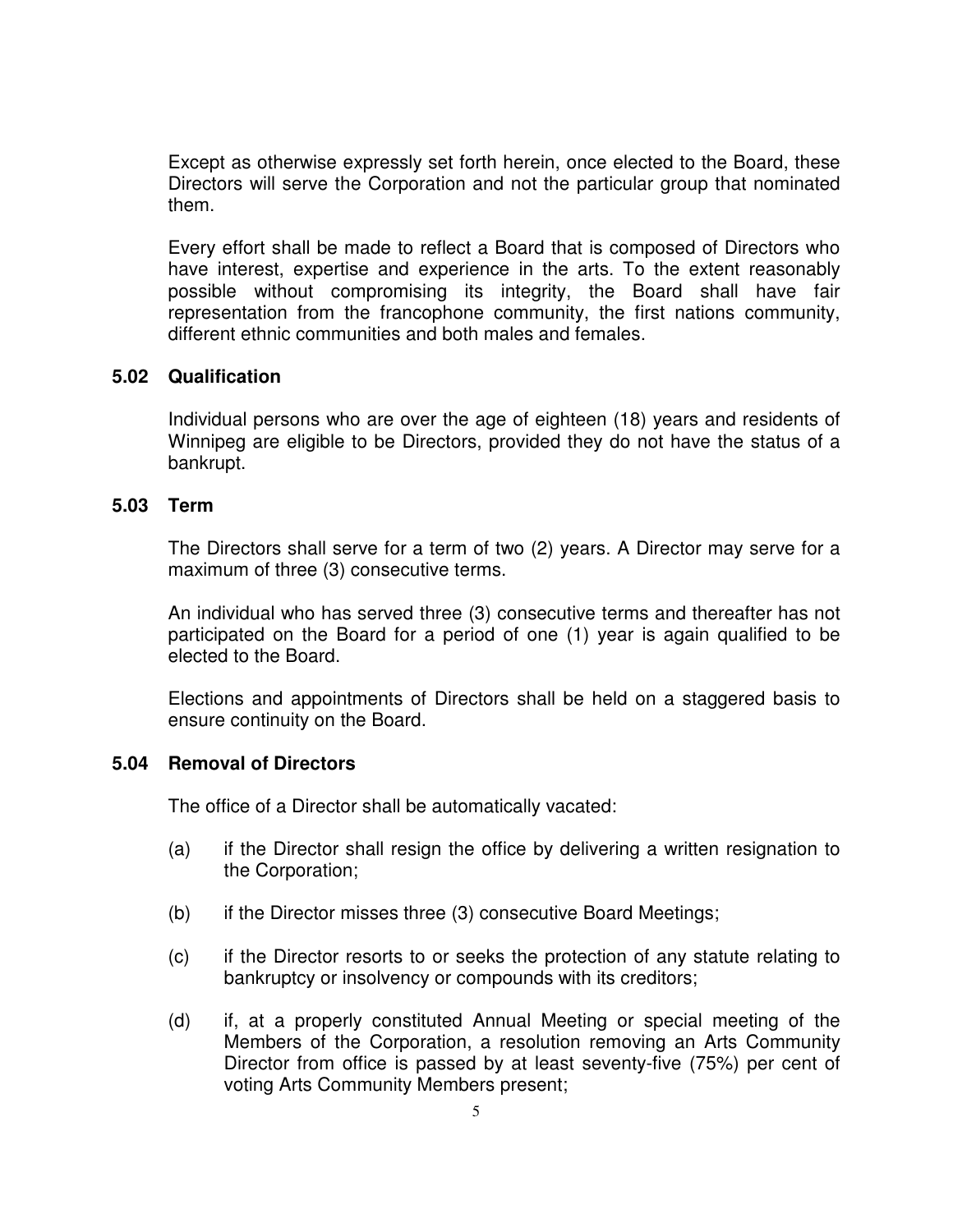- (e) if, at a properly constituted Annual Meeting or special meeting of the Members of the Corporation, a resolution removing a Council Director from office is passed by the City's Representative after the City's Representative has received the recommendation for such removal signed by a majority of the Directors; or
- (f) on the death or incapacity of a Director.

### **5.05 Vacancies**

The Directors may, by a majority of votes, from time to time, appoint a person as a Director for the purpose of filling a vacancy on the Board created by the resignation, removal or election as Chair of a Director, provided that an Arts Community Director shall be replaced by an Arts Community Member or an employee or other representative thereof.

Such appointments shall continue until the next Annual Meeting of the Members and shall not be considered part of the said Director's official term for the purpose of Section 5.03.

#### **5.06 Remuneration and Expenses**

Directors shall serve without remuneration and shall not directly or indirectly receive any profit from the position as Director. A Director may be paid reasonable expenses incurred by the Director in the performance of a Director's duties.

#### **5.07 No Liability**

No Director or officer of the Corporation is liable for the acts, receipts, neglects or defaults, or for any loss or expense happening to the Corporation through the insufficiency or deficiency of title to any property acquired by order of the Board for or on behalf of the Corporation, or for the insufficiency or deficiency of any security in or upon which any of the monies of the Corporation shall be invested or contributed, or for any loss or damage arising from the bankruptcy or insolvency or tortous act of any person with whom any monies, securities, or effects of the Corporation shall be deposited, or for any loss occasioned by an error of judgment or oversight on the Director's part, or for any other loss, damage or misfortune whatever which may happen in the execution of the duties of the Director's office or undertaking or in relation thereto, unless the same happened through the Director's or officer's own dishonesty or willful neglect.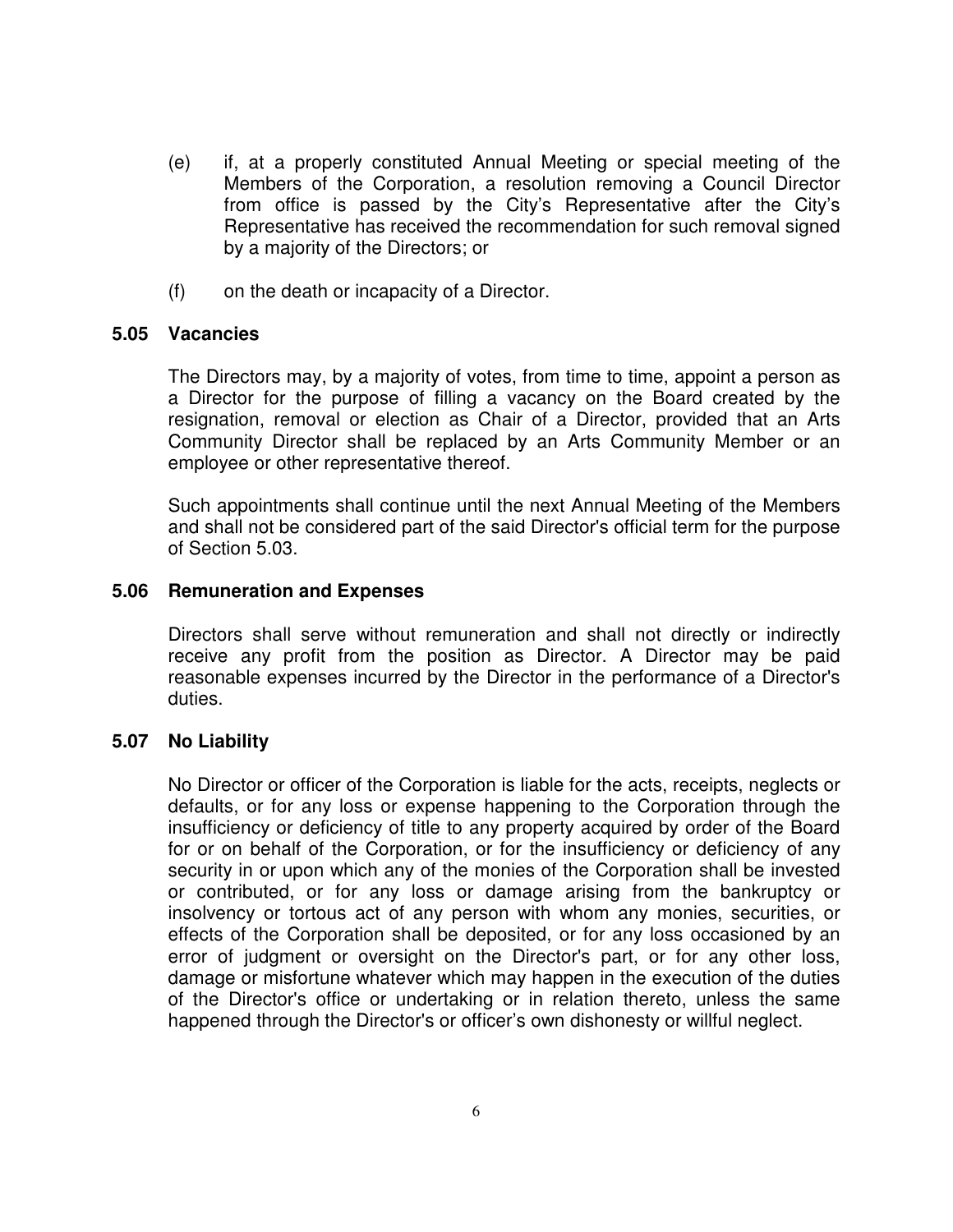## **5.08 Indemnity by the Corporation**

Subject to such limitations as may be imposed by law, every Director and officer of the Corporation and the Director's and officer's heirs, executors, administrators, and other legal personal representatives shall be indemnified by the Corporation against, and the Board shall pay out of funds of the Corporation, any liability and all costs, charges and expenses that such Director or officer shall sustain or incur in respect of any action, suit or proceedings that is proposed or commenced against the Director or officer by reason of any act or thing done or permitted by the Director by reason of the execution of the Director's or officer's office or undertaking, if:

- (a) the Director and officer acted honestly and in good faith with a view to the best interests of the Corporation; and
- (b) in the case of a criminal or administrative action or proceeding that is enforced by a monetary penalty, the Director or officer had reasonable grounds for believing that the conduct was lawful.

The Corporation shall purchase directors and officers liability insurance in such amounts determined by the Board from time to time.

### **5.09 Conflicts of Interest**

A Director shall not be disqualified by reason of his or her office from contracting with the Corporation or a subsidiary thereof. Subject to the provisions of the Act, a Director shall not by reason only of his or her office be accountable to the Corporation or its members for any profit or gain realized from a contract or transaction in which he or she has an interest. Such contract or transaction shall not be voidable by reason only of such interest, or by reason only of the presence of a Director so interested at a meeting, or by reason only of his or her presence being counted in determining a quorum at a meeting of the Directors at which such a contract or transaction is approved, provided that a declaration and disclosure of such interest shall have been made at the time and in the manner prescribed by section 115 of the Act, and the Director so interested shall have refrained from voting as a Director on the resolution approving the contract or transaction (except as permitted by the Act) and such contract shall have been reasonable and fair to the Corporation and shall have been approved by the Directors or Members as required by section 115 of the Act.

In addition each Director shall comply with the Corporation's Conflict of Interest and Confidentiality Policy established by the Board from time to time. Where the provisions of this By-law and the provisions of such Conflict of Interest and Confidentiality Policy conflict, the provisions of this By-Law shall govern.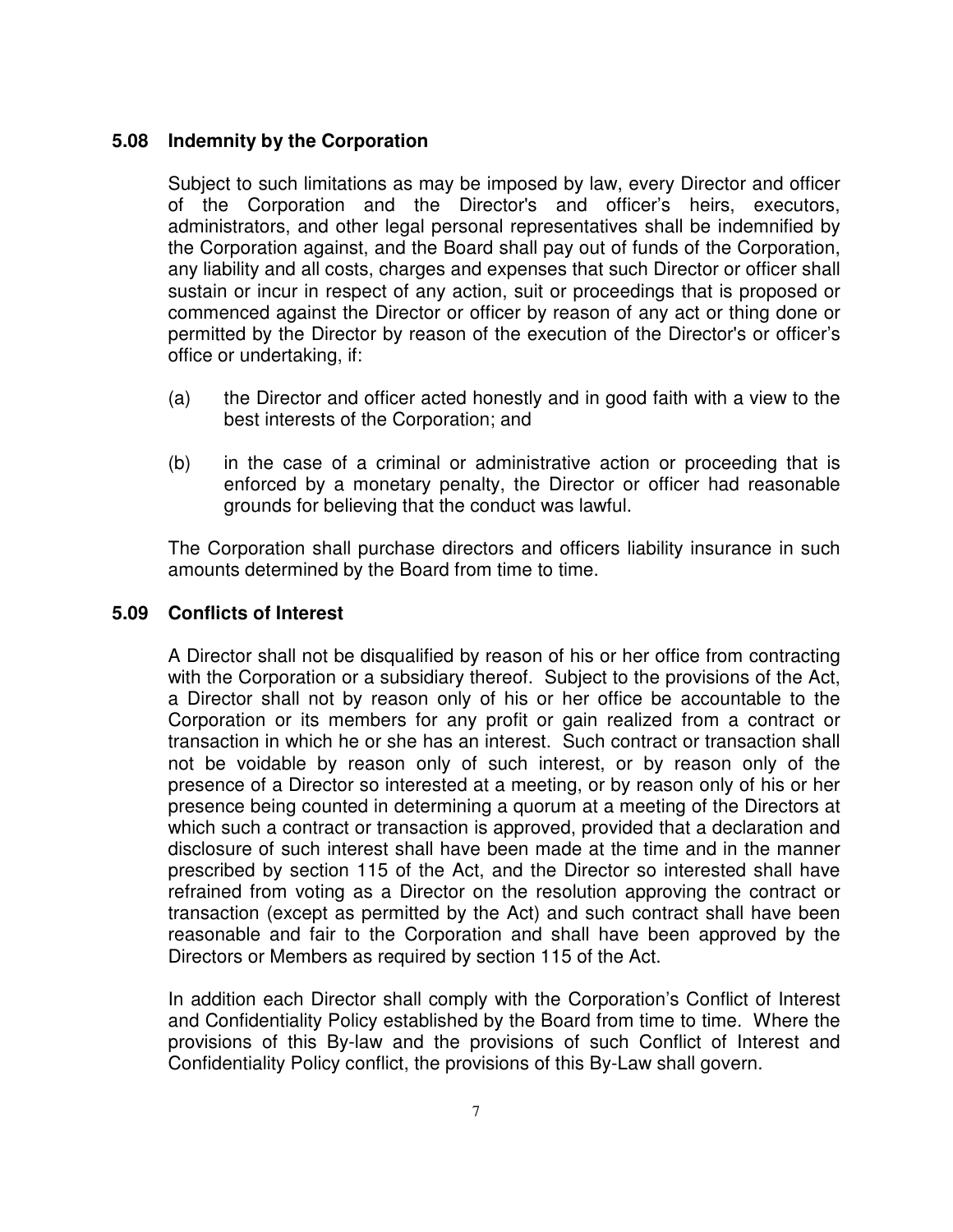### **Part 6- Committees of the Board**

#### **6.01 Committees**

In addition to such special or ad hoc committees and chairpersons therefore as the Board may decide from time to time, the following standing committees of the Board are established and shall be respectively chaired as follows:

|     | Committee   | Chairperson               |
|-----|-------------|---------------------------|
| (a) | Audit       | As appointed by the Board |
| (b) | Nominations | As appointed by the Board |

#### **6.02 Appointment of Committee Members**

At the first meeting of the Board following each Annual Meeting, or so soon thereafter as possible, the Board shall appoint Directors to committees. The Chair may, at his or her sole discretion, be a member of all committees except the Nominations Committee. The Board may alter the membership and terms of reference of any committee.

#### **6.03 Standing Committees**

#### **Audit Committee**

 The Audit Committee shall be composed of no fewer than three (3) nor more than five (5) Directors as appointed by the Board. The Audit Committee shall, among other things, from time to time review the financial position of the Corporation and make recommendations to the Board concerning the finances of the Corporation, including the management of the Corporation's capital funds and investments.

#### **Nominations Committee**

 The Nominations Committee shall be appointed by the Board and shall be composed of no fewer than three (3) or more than five (5) Directors who are not standing for re-election. In lieu of Directors the Board may appoint a maximum of three (3) persons from the community at large. The Nominations Committee shall assist the Board with the election of Directors as set forth in Section 9.06 hereof.

### **6.04 Executive Committee**

The Board, may at its sole discretion, elect an Executive Committee which shall be composed of such membership and shall have such duties as determined by the Board from time to time.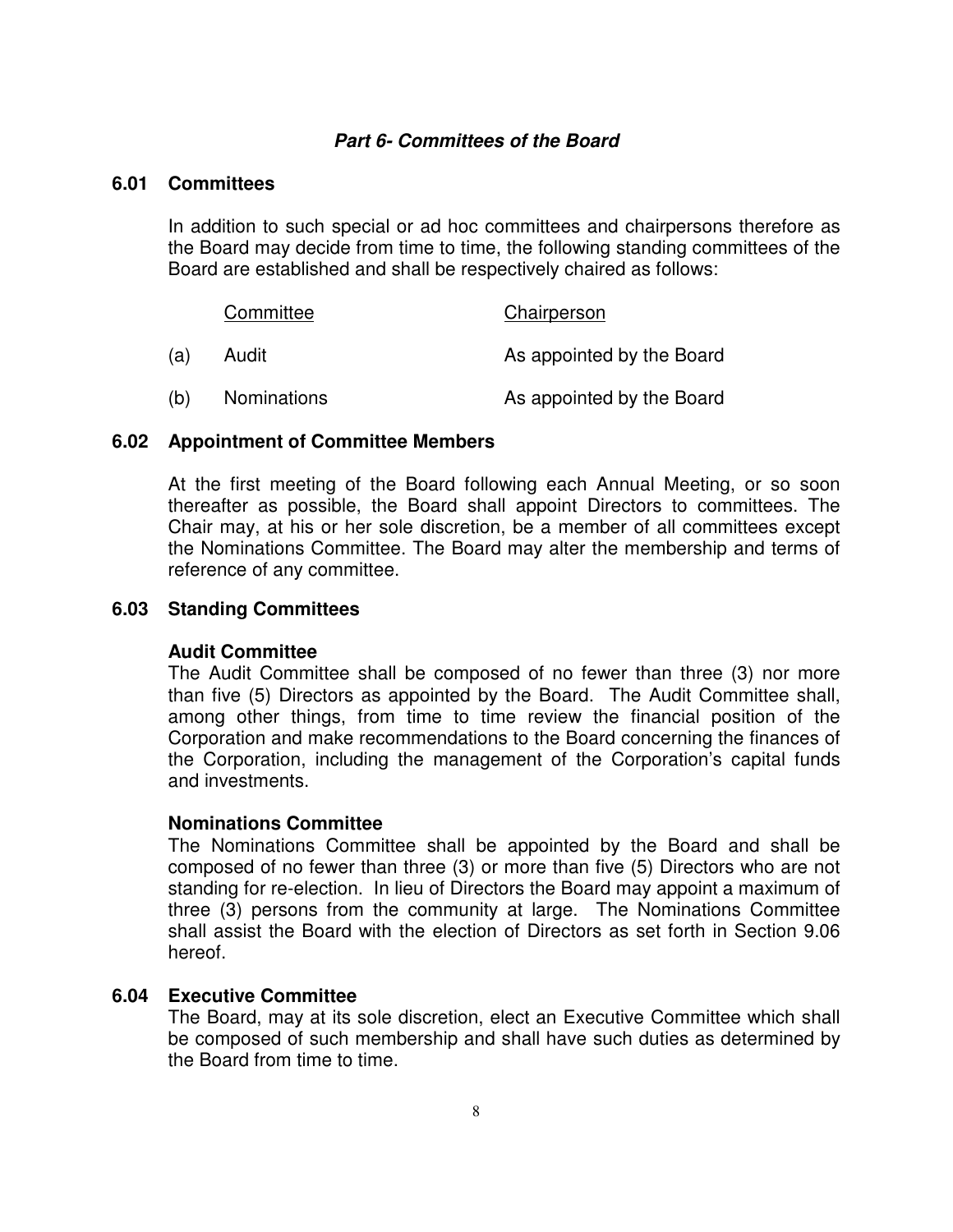### **6.05 Terms of Reference**

Standing committees other than the Audit Committee and the Nominations Committee shall be guided by the terms of reference for such committee as set out in Board resolutions adopted from time to time.

#### **6.06 Committee Terms**

Appointment to a standing committee shall be until the first Board meeting following the next Annual Meeting.

### **6.07 Quorum**

The quorum for the Audit Committee, the Nominations Committee and all other standing committees of the Board is three (3) committee members unless otherwise specified in the terms of reference for such other standing committee.

#### **6.08 Sub-Committees**

Each committee of the Board may from time to time appoint subcommittees and shall prescribe their duties, name the chairperson and reporting requirements. Each subcommittee shall be made up of members of the appointing standing committee. The standing committee shall have the power to add interested persons from the community to the subcommittee, provided that such additional persons shall have no right to vote.

#### **Part 7 - Meetings of Directors**

#### **7.01 Quorum**

A majority of the Arts Community Directors and a majority of the Council Directors shall constitute a quorum at any meeting of Directors.

#### **7.02 Place of Meeting**

Meetings of the Board may be held at any place in Manitoba as the Directors may from time to time determine.

### **7.03 Notice**

A meeting of Directors may be convened on at least two (2) days' notice by the Chair or any three (3) Directors or by the Secretary on the direction or authorization of the Chair or any three (3) Directors. The notice may be in writing and delivered or mailed or may be given by telephone, facsimile transmission or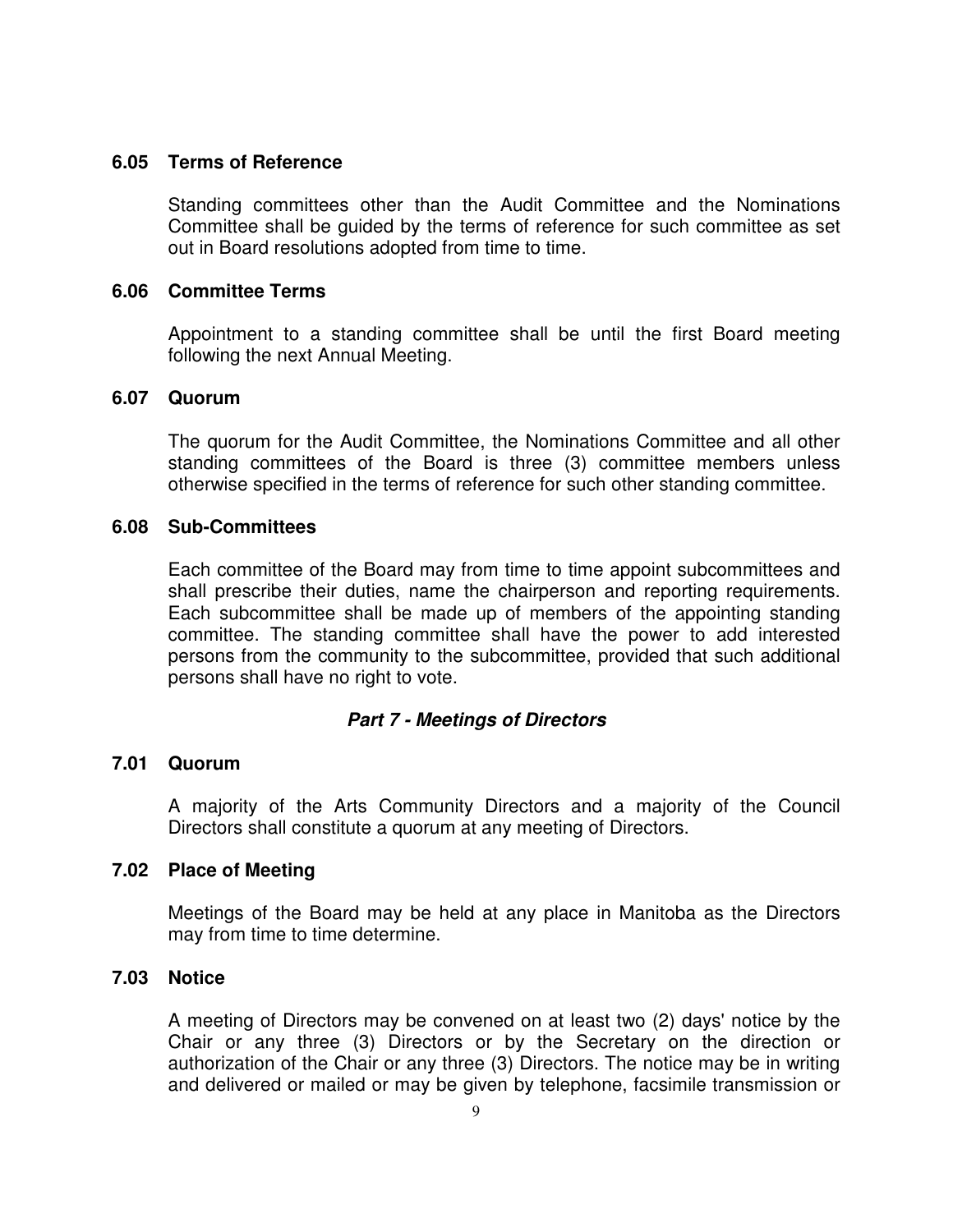electronic mail and need not specify the purpose of business to be transacted at the meeting except where any of the following matters is to be dealt with:

- (a) the filling of a vacancy in the office of the auditor; or
- (b) the adoption of an amendment or repeal of any By-law.

A meeting of the Board may be held and duly constituted at any time without notice if all the Directors are present or, if any be absent, those absent have waived notice either before or after the meeting or signified their consent in writing to the meeting being held in their absence.

For the first meeting of the Board to be held immediately following the election of Directors by the Board or for a meeting of the Board at which a Director is appointed to fill a vacancy in the Board, no notice of such meeting shall be necessary to the newly elected or appointed Director or Directors in order for the meeting to be duly constituted, provided that a quorum of Directors be present.

### **7.04 Rules of Procedure**

Unless otherwise accepted by the Chair of the Board, meetings of the Board shall be carried out according to the rules of order adopted by the City.

## **7.05 Participation by Telephone or Other Communication Facilities**

A Director may participate in a meeting of Directors by means of such telephone or other communication facilities as to permit all persons participating in the meeting to hear each other, and a Director participating in the meeting by that means is deemed to be present at the meeting.

## **7.06 Voting**

Questions arising at any meeting of Directors shall be decided by a majority of votes. The Chair shall not be entitled to vote except in case of an equality of votes, in which case the Chair shall have a casting vote.

#### **Part 8 - Officers**

## **8.01 Appointment**

The Board shall annually, or as often as may be required, elect a Chair, Vice-Chair and Secretary-Treasurer. The Board may from time to time appoint such other officers as it shall deem necessary, who shall perform such duties as shall be assigned to them and have such powers as shall be delegated to them from time to time by the Board and as permitted by the Act.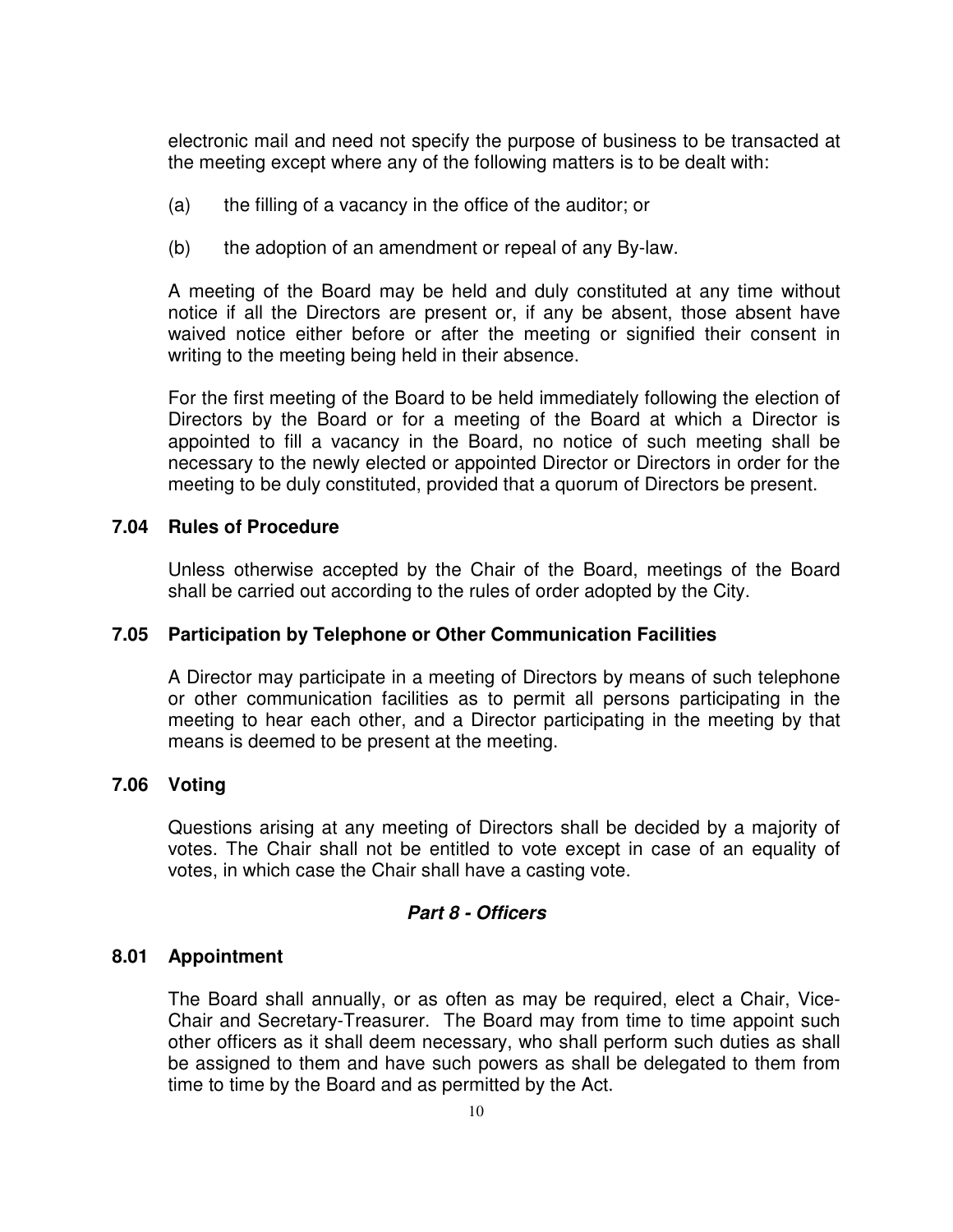### **8.02 Powers and Duties**

- (a) Chair. The Chair, when present, shall preside at all meetings of the Board, be a spokesperson for the Corporation and shall perform such other duties as may from time to time be prescribed by the Board.
- (b) Vice-Chair. The Vice-Chair shall act in the absence of the Chair and shall perform such other duties as may from time to time be prescribed by the Board.
- (c) Secretary-Treasurer. The Secretary-Treasurer shall: (i) cause to be kept full and accurate books in which shall be recorded all minutes of all meetings of the Board and Members; (ii) oversee the financial position of the Corporation and report thereon to the Board; (iii) cause to be kept full and accurate books of account in which shall be recorded all receipts and disbursements of the Corporation; and (iv) perform such other duties as may from time to time be prescribed by the Board.
- (d) Other Officers. The duties of any officers of the Corporation shall be as the Board designates. Any of the powers and duties of an officer to whom an assistant has been appointed may be exercised and performed by such assistant, unless the Board otherwise directs and shall perform such other duties as may from time to time be prescribed by the Board.

#### **8.03 Vacancies**

If the office of Chair, Vice-Chair, Secretary-Treasurer or any other office, shall be or become vacant by reason of death, resignation, disqualification, or otherwise, the Directors by resolution may appoint a Director to fill such vacancy.

## **8.04 Executive Director**

The Board shall employ a chief executive officer and designate that officer as Executive Director or such other title as the Board may approve. The Executive Director shall be appointed by the Council, on recommendation of the Executive Policy Committee of the City, in consultation with the Corporation. The Executive Director shall report to the Board from time to time as requested by the Board and shall have all of the duties and responsibilities usually associated with such office including, without limitation, all operations, formulation of policies for consideration of the Board and the implementation of all adopted policies, and shall be a spokesperson for the Corporation. In addition the Executive Director shall, as appropriate, function in an advisory capacity to the Mayor and Council.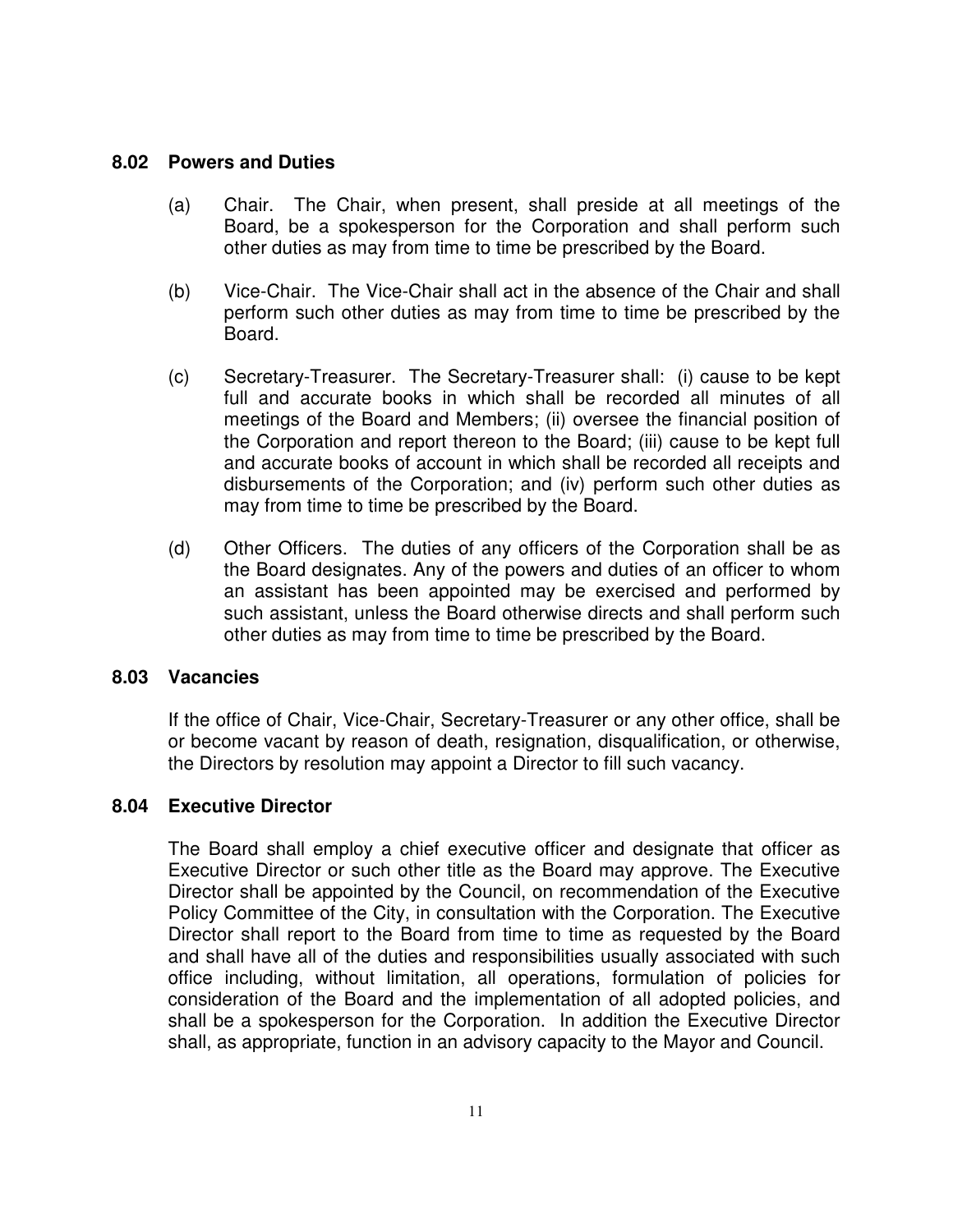# **Part 9 - Meetings of Members**

### **9.01 Annual Meeting**

The Annual Meeting of the Members shall be held in Winnipeg, on such day in each year and at such time as the Board in consultation with the Members may determine within five (5) months after the fiscal year end.

At the Annual Meeting, the Members shall, among other matters considered, receive reports from the Board and its Officers, receive confirmation of the Directors appointed by Council and elected by the Arts Community Members and appoint an auditor.

The Board shall present to the Members, among other things, its annual report which shall include, without limitation, the audited financial statement; an annual state of the arts report; and other areas as deemed of interest to the Members.

### **9.02 Special Meetings of Members**

Special meetings of the Members may be convened at any time in Winnipeg by a written request to the Chair signed by either the City's Representative or not less than twenty (20%) of the Arts Community Members at such time as the Board in consultation with the Members may determine, or upon the request of two thirds (2/3) of the Directors.

## **9.03 Notice of Members' Meetings**

At least thirty (30) days prior written notice of any Annual Meeting or special membership meeting, stating the business to be considered shall be sent to each Member. The notice may be in writing and delivered or mailed or may be given by telephone, facsimile transmission or electronic mail and need not specify the purpose of business to be transacted at the meeting.

A meeting of the Members may be held and duly constituted at any time without notice if all the Members are present or, if any be absent, those absent have waived notice either before or after the meeting or signified their consent in writing to the meeting being held in their absence.

## **9.04 Quorum for Meeting of Members**

A quorum for any meeting of Members shall consist of at least ten (10) Members present at the duly called meeting. Except as otherwise provided herein, the decision of a simple majority of the Members present shall constitute the decision of the Members upon any resolution.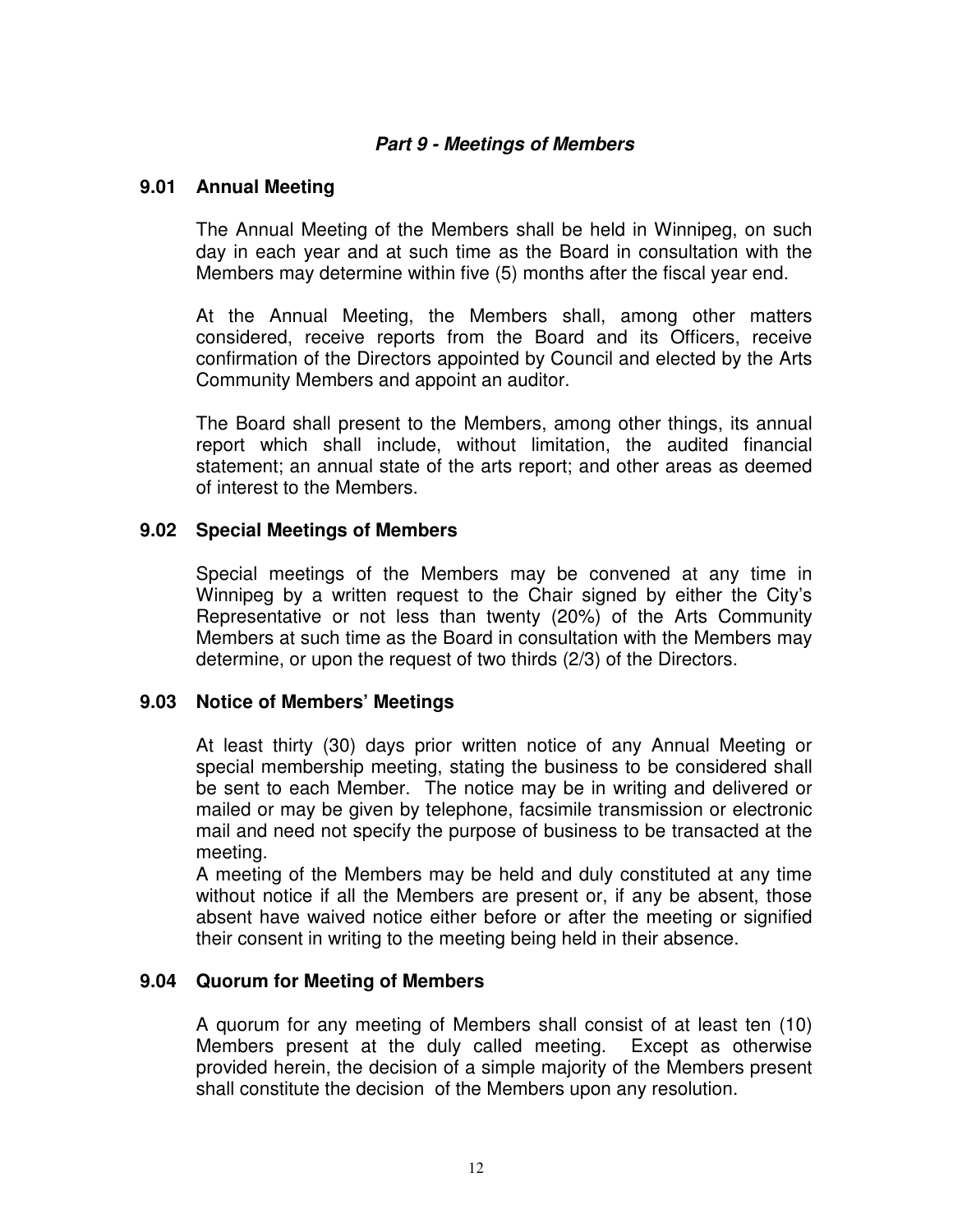# **9.05 Voting**

Each Member shall be entitled to one vote. Any non-individual Arts Community Member shall exercise its right to vote through a duly appointed representative or alternate provided notice of such representative or alternate has been filed with the Secretary prior to the scheduled meeting of Members signed by an authorized officer of the Arts Community Member.

## **9.06 Election of Directors**

Directors shall be elected as follows:

- (a) On or before October  $25<sup>th</sup>$  of each year, the Nominations Committee shall send a notice to each arts group or discipline identified pursuant to Section 5.01(b) requesting nominees for election to fill positions of Arts Community Directors whose terms are expiring on December  $31<sup>st</sup>$  of that year, or who have resigned, been terminated or died since December 31<sup>st</sup> of the previous year. Such notice shall require the arts group or discipline to respond, in writing, by mail or personal delivery, posted or delivered no later than November  $7<sup>th</sup>$  of such year, with its list of nominees. All such nominations shall be accompanied by the consent to serve in writing of the nominees and a biography of the candidate of approximately 200 words.
- (b) On or before October  $31<sup>st</sup>$  of each year, the Board shall appoint two (2) persons to act as scrutineers for the election of Arts Community Directors.
- (c) On or before November  $15<sup>th</sup>$  of each year, the Nominations Committee shall circulate to the relevant Arts Community Members, by mail or personal delivery, the list of candidates for election as Arts Community Directors and their biographies, along with a plain ballot for election.
- (d) On or before November  $30<sup>th</sup>$  of each year, as contemplated in section 5.01(a) above, the Nominations Committee shall obtain from the City the City's list of nominees to fill the vacancies of Council Directors whose terms are expiring as of December  $31<sup>st</sup>$  of that year or who have resigned, been terminated or died since December  $31<sup>st</sup>$  of the previous vear.
- (e) From those names of nominees which were circulated to the Arts Community Members representing the group or discipline identified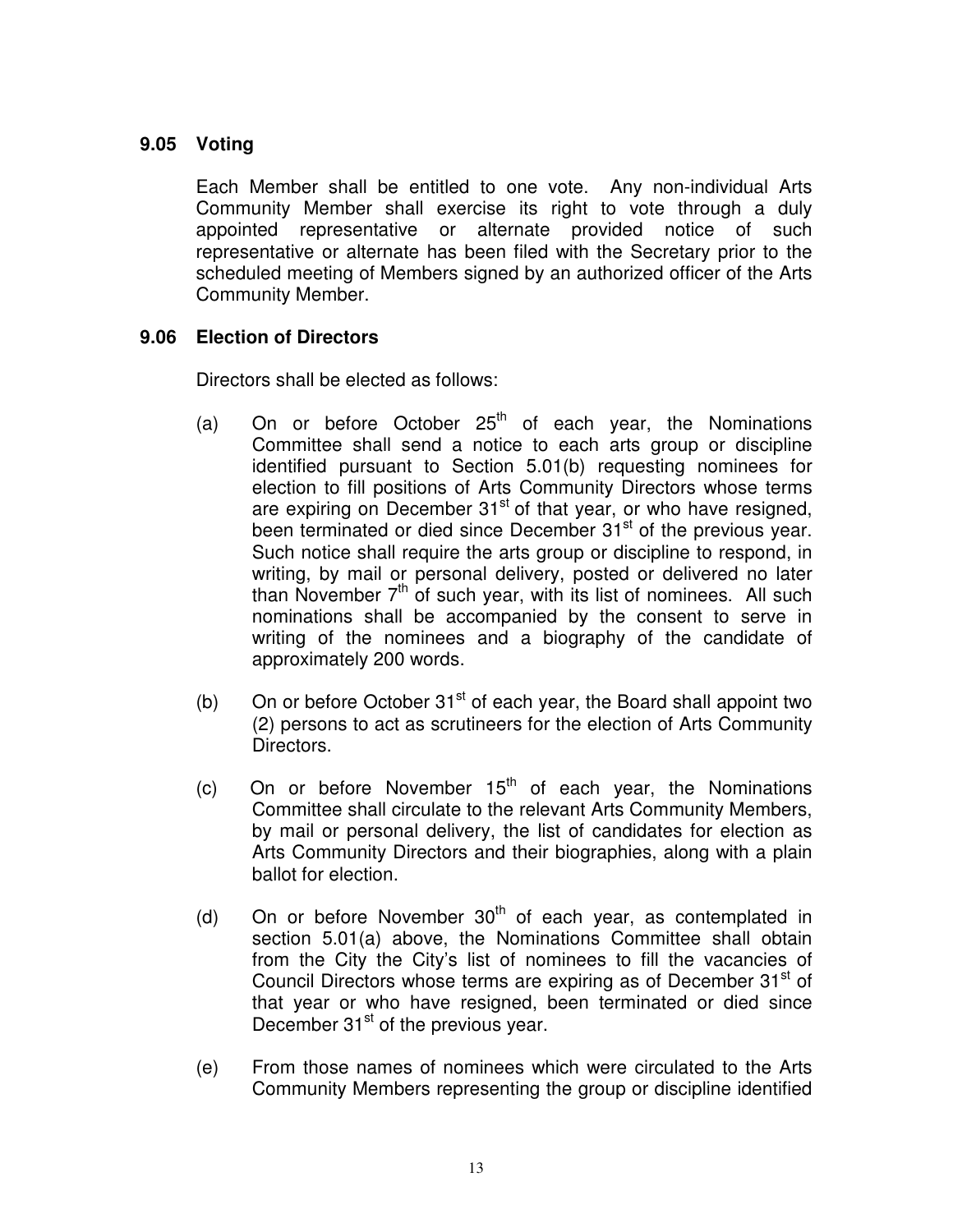pursuant to Section 5.01(b) along with the plain, sealed ballot provided pursuant to paragraph (c), the Arts Community Members shall return by mail or delivery, posted or delivered before the date specified in the circulation contemplated in paragraph (c), which date shall be prior to November 30<sup>th</sup> of each year. Arts Community Members shall vote for their representative Director for the appropriate artistic group or discipline.

- (f) On a day that is at least five (5) days after the posting or delivery deadline specified in the circulation referred to in paragraph (c), the sealed ballots shall be opened by the Secretary of the Corporation and counted by the scrutineers. The nominees receiving the greatest number of votes shall be deemed elected.
- $(q)$  In the event that two  $(2)$  or more candidates have received an equal number of votes, another vote shall be held by re-circulation of the names of the candidates receiving an equal number of votes on or before seven (7) days after the ballots are opened pursuant to paragraph (f). The applicable Arts Community Members voting shall then elect, by a plain, sealed ballot returned by mail, or delivered, posted or delivered by the date specified in the recirculation notice which date shall be at least fifteen (15) days after the mailing or delivery of the re-circulation notice, their representative Director from the candidates.
- (h) On a day that is at least five (5) days after the delivery deadline specified in the re-circulation notice referred to in paragraph (g), the sealed ballots received pursuant to subparagraph (g) shall be opened by the Secretary of the Corporation and counted by the scrutineers. The nominees receiving the greatest number of votes shall be deemed elected.
- (i) In the event of a recurring equality of votes, the Board shall have the authority to decide between the candidates which decision shall be announced by the Board within fifteen (15) days after the counting of the votes pursuant to paragraph (i).
- (j) After each vote is counted, the Secretary of the Corporation shall keep a record of the votes in a book provided by the Corporation. Any Arts Community Member entitled to vote during an election process is entitled to be present at the counting of votes.
- (k) The scrutineers shall report on the results of all such election processes at the next following Annual Meeting.
- (I) On or before December  $31<sup>st</sup>$  of each year, the Nominations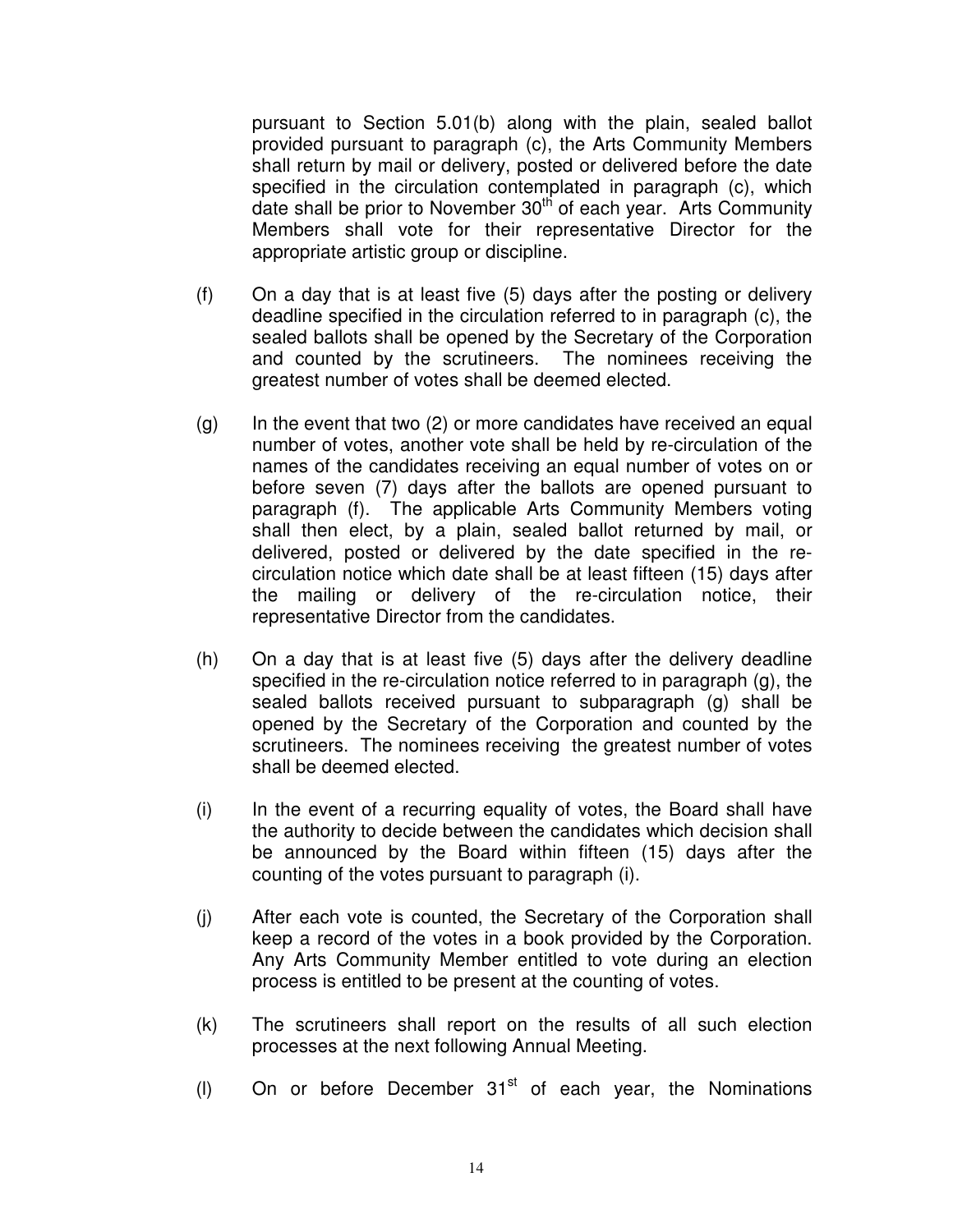Committee shall advise the Executive Policy Committee of the City of its preferred nominees from the list received by the Nominations Committee pursuant to paragraph (d) above.

(m) On or before January  $15<sup>th</sup>$  of each year, Council shall provide the Secretary of the Corporation with its list of appointees.

# **Part 10 – Banking and Borrowing**

## **10.01 Cheques, Drafts and Notes**

All cheques, drafts or orders for the payment of money and all notes and acceptances for the payment of money and all notes and acceptances and bills of exchange shall be signed by such officer or officers or person or persons, whether or not officers of the Corporation, and in such manner as the Board may from time to time designate.

## **10.02 Banking**

The banking business of the Corporation shall be constituted in two parts, namely the general operating expenses and the annual appropriation of grants funding, until such time as the Board in consultation with the City's Representative deems a change to be necessary and appropriate following a mutually agreed upon transition period of up to two (2) years commencing on the date of the first Annual Meeting of the Corporation.

The banking business of the Corporation related to:

(a) the general operating expenses shall be transacted with such bank, trust company or other firm or corporation carrying on a banking business as the Board may designate, appoint or authorize from time to time by resolution and all such banking business, or any part thereof, shall be transacted on behalf of the Corporation by such one or more officers and/or other persons as the Board may designate, direct or authorize from time to time by resolution and to the extent therein provided including, but without restricting the generality of the foregoing, the operation of the accounts of the Corporation; the making, signing, drawing, accepting, endorsing, negotiating, lodging, depositing or transferring of any cheques, promissory notes, drafts, acceptances, bills of exchange and orders for payment of money; the giving of receipts for and orders relating to any property of the Corporation; the execution of any agreement relating to any such banking business and defining the rights and powers of the parties thereto; and the authorizing of any officer of such bank to do any act or thing on behalf of the Corporation to facilitate such banking business; and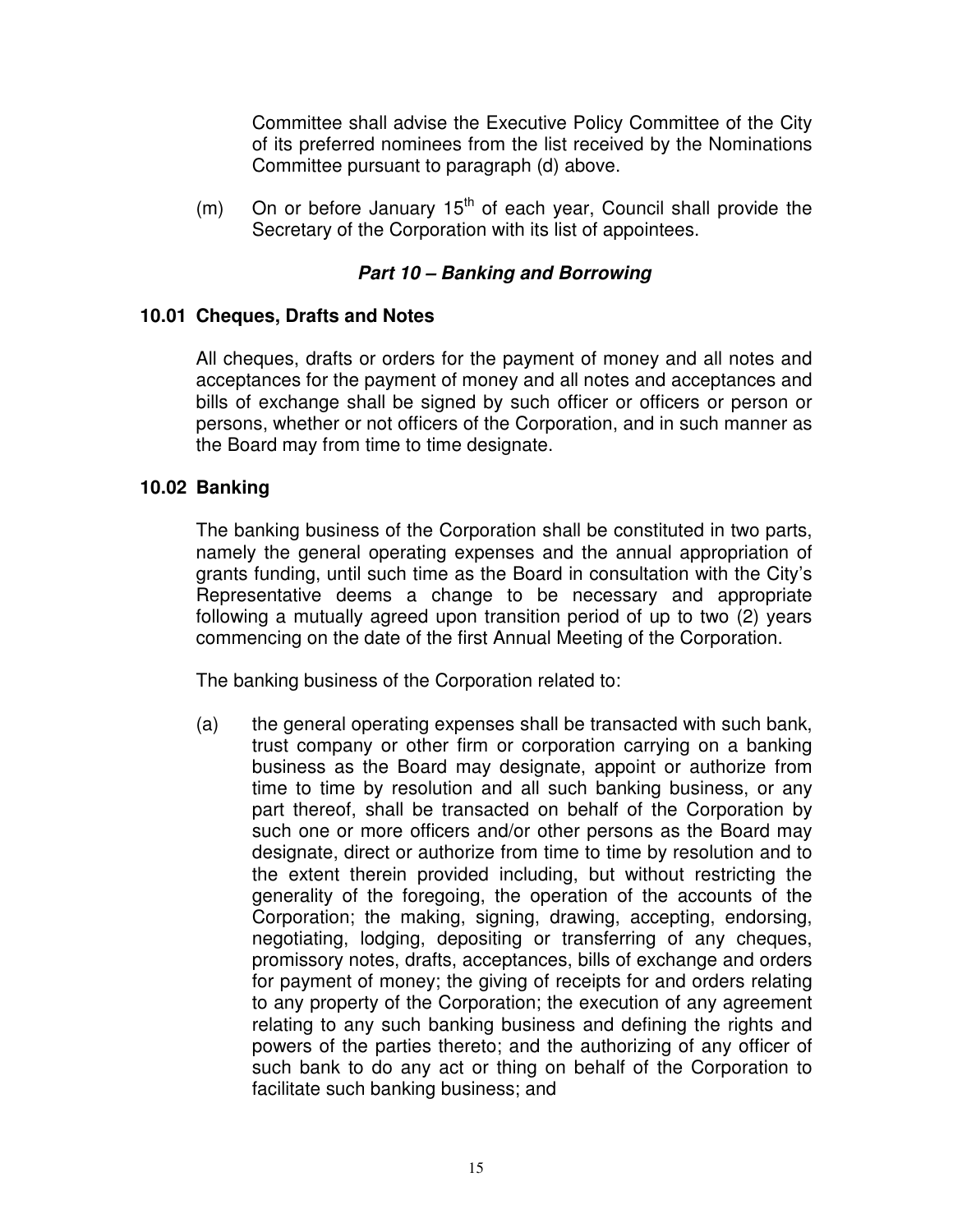(b) the annual appropriation of grants funding, shall be the responsibility of the City's Standing Committee of Protection and Community Services for the execution of any agreement between the Corporation and the arts and cultural organization or individual artist who is designated to receive grants funding from the Corporation and the disbursement of grant monies following the adoption of such grants recommended by the Corporation. The Standing Committee of Protection & Community Services shall have no power or authority to alter the recommendations of the Corporation in the areas of doing all things necessary to facilitate such banking business related to the annual appropriation of grants funding.

## **Part 11 - Execution of Instruments**

### **11.01 Execution of Instruments**

Contracts, documents or instruments in writing requiring the signature of the Corporation may be signed by any two (2) officers or Directors and all contracts, documents or instruments in writing so signed shall be binding upon the Corporation without any further authorization or formality. The Board shall have power from time to time by resolution to appoint any officer or officers or any other person or persons on behalf of the Corporation either to sign contracts, documents or instruments in writing generally or to sign specific contracts, documents or instruments in writing.

The corporate seal of the Corporation, may, when required, be affixed to contracts, documents or instruments in writing signed as aforesaid or by any officer or officers, person or persons appointed as aforesaid by resolution of the Board.

The term "contract, documents or instruments in writing" as used in this By-law shall include deeds, mortgages, hypothecs, charges, conveyances, transfers and assignments of property, real or personal, immovable or movable, agreements, releases, receipts and discharges for the payment of money or other obligations, conveyances, transfers and assignments of shares, share warrants, bonds, debentures or other securities and all other paper writing.

## **Part 12 - General**

#### **12.01 Notices**

A notice required by the Act to be sent to the Members or Directors of the Corporation shall be sent in the manner and within such period of time as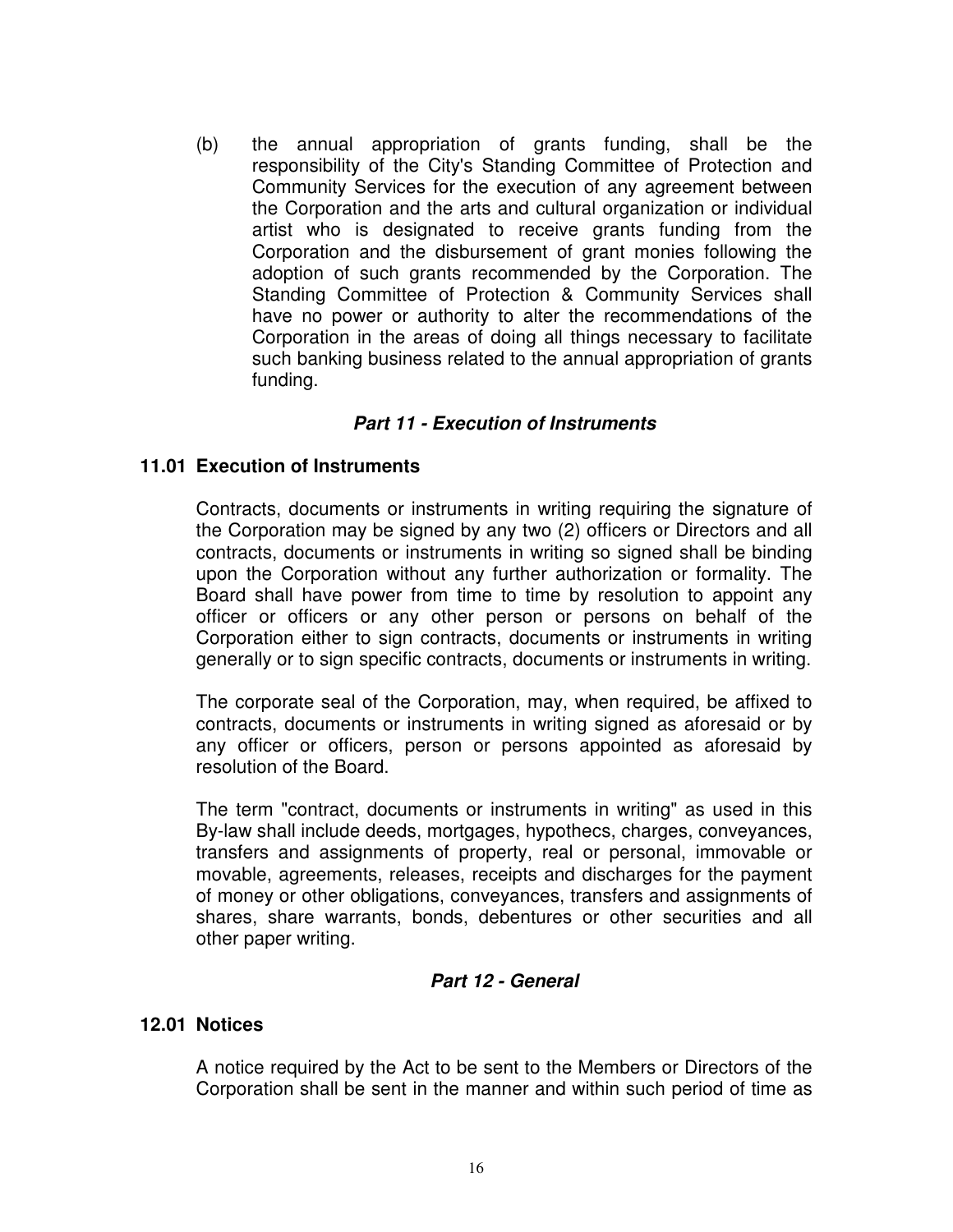may be set out in the Act or in this by-law.

# **12.02 Computation of Time and Timing**

In computing the date when notice must be given under any provision of the Act or this By-law requiring a specific number of days' notice of any meeting or other event, the date of giving the notice and the date of the meeting or other event shall be excluded. If any action is required to be taken pursuant to this By-Law on or by a specified date which is not a business day, then such action shall be valid if taken on or by the next succeeding business day. Where used herein "business day" means any day other than a Saturday, Sunday or a day which is a civic or statutory holiday in Winnipeg, Manitoba.

# **12.03 Omissions and Errors**

The accidental omission to give a notice to any Member, or any Director or the non-receipt of any notice by any Member or any Director, or any error in any notice not affecting the substance thereof shall not invalidate any action taken at any meeting held pursuant to such notice or otherwise founded thereon, unless otherwise provided in the Act.

# **12.04 Corporate Seal**

The Corporation shall have a seal, then impression of which is impressed in the margin hereof. Such seal may be used in the execution of any instrument of the Corporation whenever so authorized by a resolution of the Directors.

## **12.05 Fiscal Year**

The fiscal year of the Corporation shall terminate on the 31<sup>st</sup> day of December in each year or on such other date as the Directors may from time to time by resolution determine.

## **12.06 Additional By-Laws, Repeal, Amendments or Re-enactment**

New By-laws shall only be passed, and this By-law and any other existing By-law shall only be repealed, amended or re-enacted, by a two-thirds (2/3) vote of the Board present at a duly called and constituted special meeting of the Board called for that purpose, PROVIDED that all such By-Laws, repeals, amendments or re-enactments are subject to confirmation by two-thirds (2/3) of the Arts Community Members and two-thirds (2/3) of the Citizen Members present at a meeting called for such purpose after first giving to the Members of the Corporation thirty (30) days' notice of such meeting. Notice of the Board Meeting and the Members Meeting at which the new By-Law, or repeal, amendment or re-enactment of an